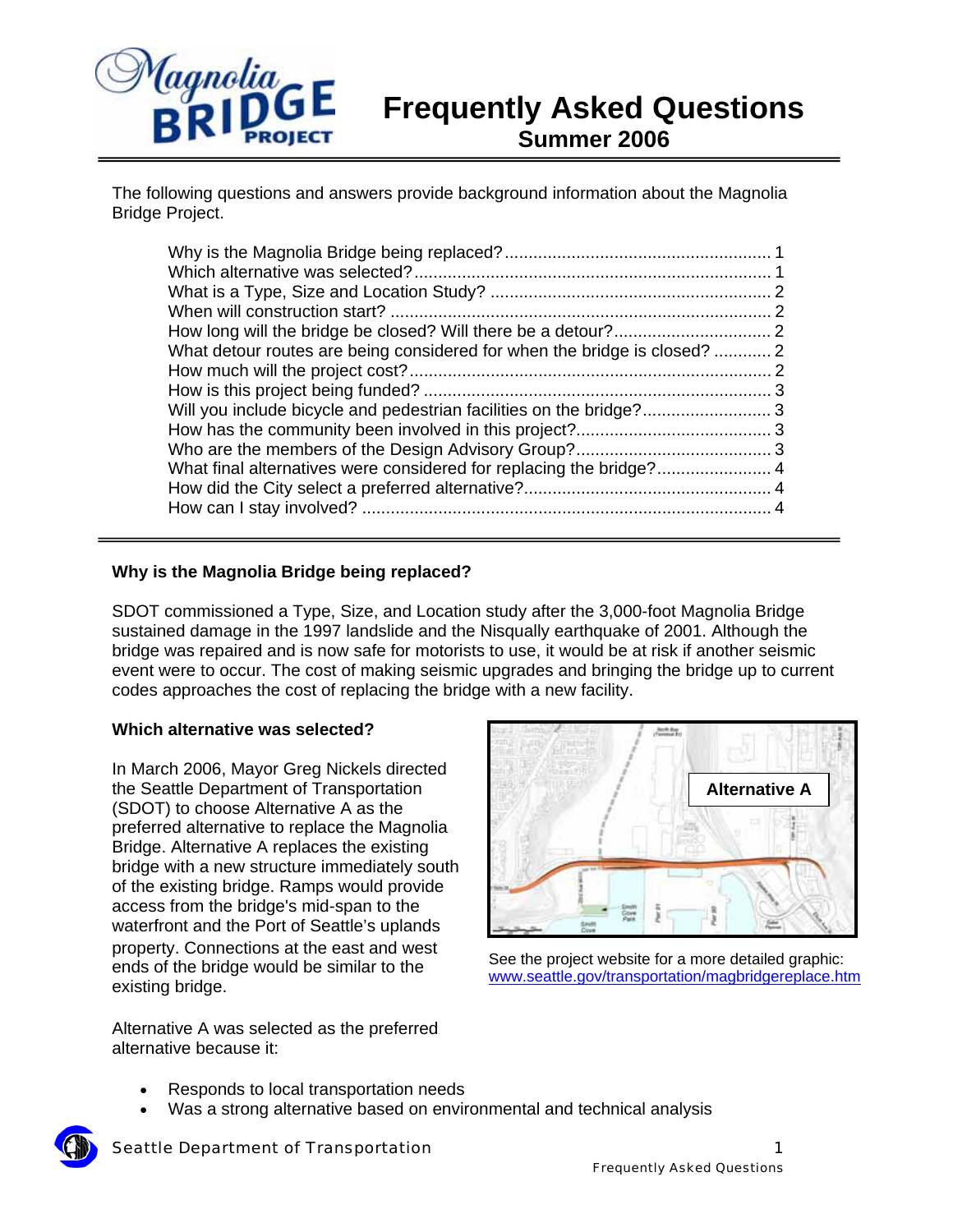- Received significant neighborhood, business, and governmental agency support
- Provides the least disruption to residents on Magnolia's eastern edge and businesses located under the bridge
- Allows Interbay business owners greater certainty in planning for future expansion or development
- Costs less than other proposed alternatives

# **What is a Type, Size and Location Study?**

A Type, Size, and Location (TS&L) Study fine-tunes the design of the alternative selected to replace the bridge. The project team has been working with the community Design Advisory Group and the public to choose architectural elements, structural features, lighting, and other details to create a safe and dependable project that reflects the local community.

## **When will construction start?**

The TS&L Study will be completed as the project team completes environmental documentation, likely in late 2006. The City will then complete final design work, complete required permitting, and secure construction funding. Under the best-case scenario, and **if funding is secured**, construction could begin in approximately three years, by about 2009.

## **How long will the bridge be closed? Will there be a detour?**

SDOT plans to have a detour route open at all times during bridge construction. The project team currently estimates that bridge construction will require a detour of 14 to 20 months, and is working hard to find creative solutions to minimize detour time.

## **What detour routes are being considered for when the bridge is closed?**

SDOT is working with the Port of Seattle to develop detour concepts, though the final route may not be determined until construction starts. Two promising options have emerged (though others are possible):

- 1. Using a mix of temporary ramps and the existing bridge during construction. Much of Alternative A would be built just south of the existing bridge, which would allow vehicles to continue using portions of the existing bridge during construction.
- 2. Using the existing facility or Galer Flyover to cross the railroad tracks from 15<sup>th</sup> Ave W to Port property, then using a surface route just west of the railroad tracks traveling north and connecting with 21<sup>st</sup> Ave North.

Another surface route would likely connect from 21<sup>st</sup> Ave North to the Elliot Bay Marina along the western edge of the Port's North Bay property. This route, which would likely remain open even after the Magnolia Bridge is replaced, will help motorists travel from Magnolia to the marina without using the bridge.

## **How much will the project cost?**

In 2004, the Alternative A cost estimate was \$196 million based only on pre-design concepts.<sup>1</sup> The project team will update this cost estimate after a final bridge design is selected in Fall 2006, when a more accurate evaluation will be possible.



 $\overline{a}$ 

Seattle Department of Transportation 2 1 Please see the *Alternative A Cost Estimate Validation Process* fact sheet, dated Spring 2006, for more information.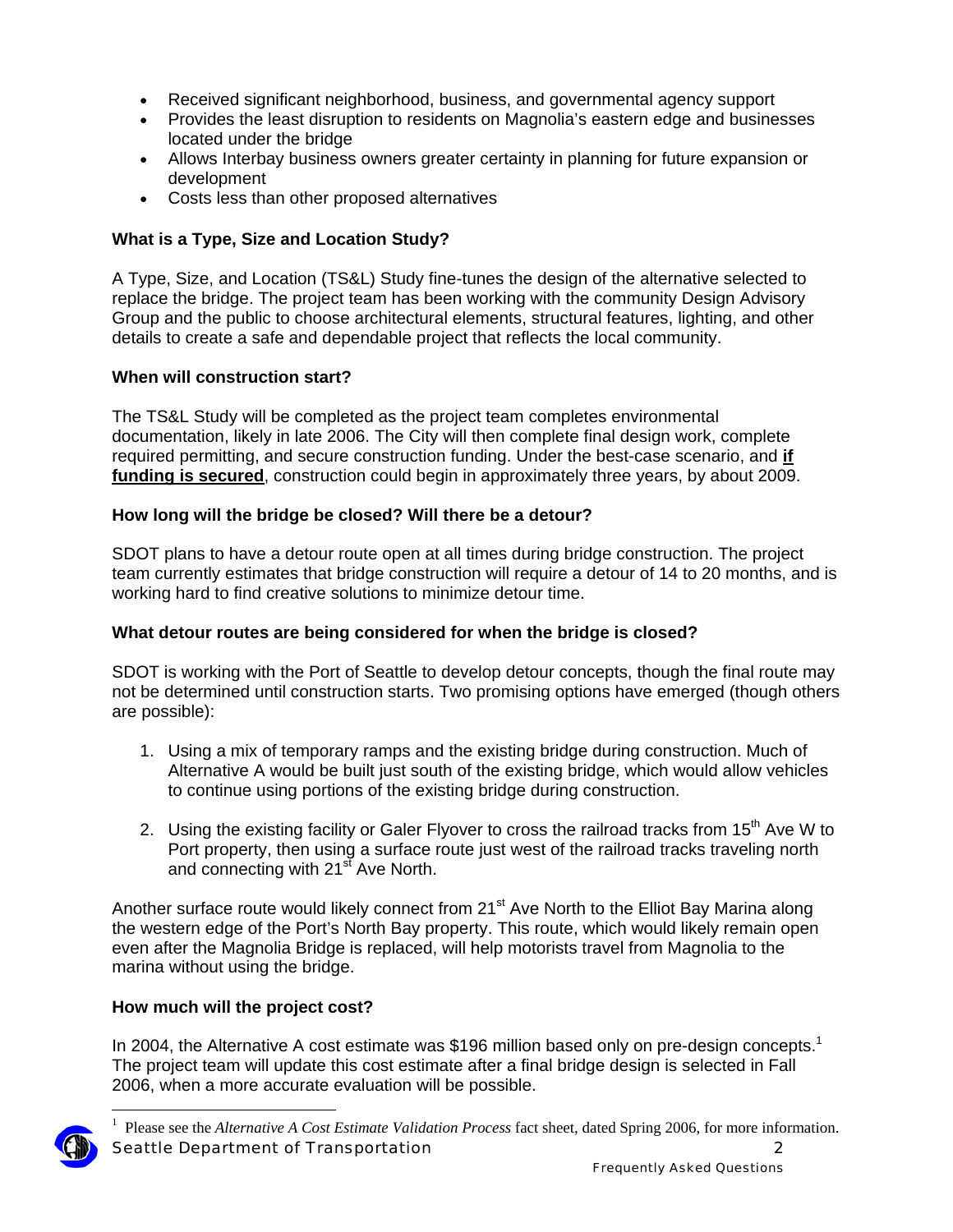## **How is this project being funded?**

Senator Patty Murray secured a \$9 million grant to evaluate possible replacement alternatives, select a preferred alternative, and complete final design work. The City of Seattle has several funding options and will assemble a construction funding package after environmental work and the TS&L Study are completed and approved.

## **Is this project included in Mayor Nickels' "Bridging the Gap" funding package?**

No, this project is not included in the Bridging the Gap transportation funding package. In selecting the four major projects for Bridging the Gap, the Mayor focused on mitigation projects for constructing the Alaskan Way Viaduct and Seawall replacement project. While the city is aware that transportation needs exceed these four projects, staff prioritized according to the urgency of the upcoming viaduct replacement project, which is slated to begin construction in 2008.

Replacing the Magnolia Bridge remains a high priority. SDOT will continue to seek out funds for this project and expects it to compete favorably for grant sources such as the Bridge Replacement Advisory Committee and federal highway funds. Furthermore, the city is pursuing a partnering relationship with the Port of Seattle due to the bridge's location over Port property and critical role in future development. Burlington Northern Santa Fe Railway is also a likely funding partner.

### **Will you include bicycle and pedestrian facilities on the bridge?**

Yes. The bridge configuration will be similar to today's, with a sidewalk on the south side of the bridge suitable for pedestrians and cyclists. The project will also include pedestrian connections from the bridge to Myrtle Edwards Park and Elliott Bay Marina, creating a shorter route between those popular walking and cycling locations. The project team is also considering including pedestrian look-out points along the bridge, offering people the opportunity to pause and enjoy beautiful city, water, and mountain views.

### **How has the community been involved in this project?**

Since 2002, SDOT has hosted approximately 90 public meetings, presentations, and special events to inform the community about the project and ask for input. Team members have provided project information at Magnolia Summer Festivals, Farmers Markets, and other events. A community Design Advisory Group, representing many different local community and agency interests, was also created at the beginning of the project to help guide the project team. The Design Advisory Group has met 25 times.

### **Who are the members of the Design Advisory Group?**

The Design Advisory Group includes representatives from:

- Bicycle Alliance of Washington
- **Magnolia Chamber of Commerce**
- **Magnolia Community Club**
- **Magnolia/Queen Anne District Council**
- **Port of Seattle**
- Queen Anne Chamber of Commerce